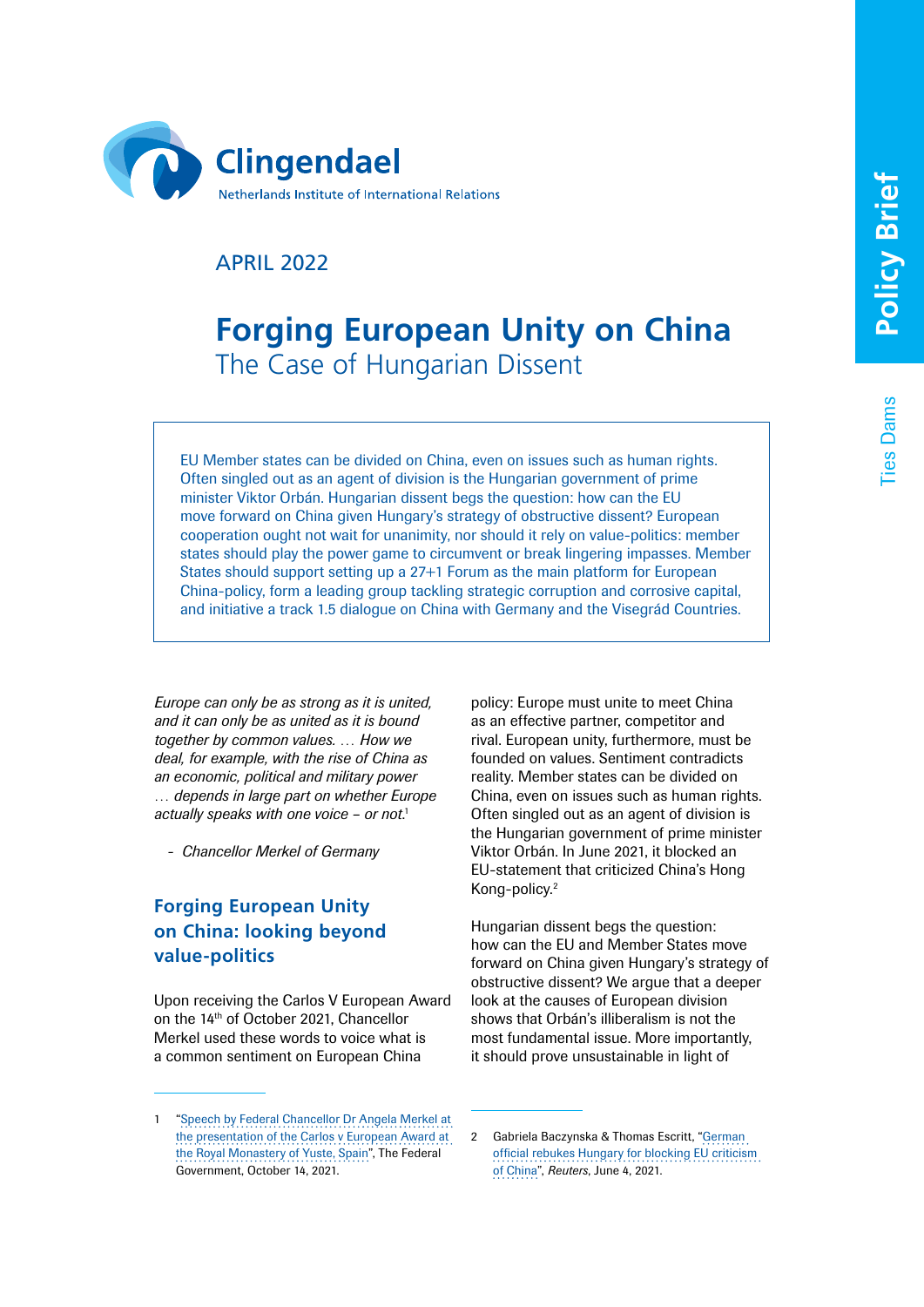long-term trends that push Europe towards more unity on China. To bank in on these trends and move Europe forward on China, European cooperation ought not wait for unanimity, nor should it rely on value-politics: member states should play the power game to circumvent or break lingering impasses.

# **A divided playing field: Hungary, France and Germany and China**

To assume that Europe's division on China stems from one dissenting voice, would be missing the point. Let's discuss three main presumptive causes of division in turn – the (I) Hungarian government, (II) France and Germany and (III) Chinese interference.

#### **Source I: the Orbán-government**

In short, Orbán's friendly relations to China serve private economic interests in the first instance. Although his Eastern Openingstrategy has failed in broad terms,<sup>3</sup> a number of flagship projects have contributed to a strong partnership between the Chinese and Hungarian governments, leading Hungary to be the first EU country to join the BRI in 2015.

The reconstruction of the Budapest-Belgrade railway line was awarded to a consortium of Chinese state-owned corporations and a company affiliated with Lőrinc Mészáros, Orbán's childhood friend who in a matter of years became Hungary's richest man as a result of government-awarded contracts.4 Corruption issues in Hungary have been widely reported and have indeed been subject of diplomatic agendas, with the Secretary of State Pompeo arguing that

'the corruption problem [in Hungary] creates pathways for Russian and Chinese influence.'5 The European Commission has written letters to both Hungary – as well as to Poland - saying that problems with corruption pose a risk to the EU.6

Nevertheless ideology has indeed become part of the Orbán-strategy. In Orbán's narrative the West disintegrates and decays as the East rises. Hungary is the civilizational fulcrum between East and West. Vetoing EU declarations denouncing Chinese human rights abuses serves the purpose of signalling that myth by counterposing European division and weakness against illiberal strength. The Orbán-government increasingly needs the anti-Western narrative to legitimize its inimical relations with the European Union. China is a character in, rather than the author of this narrative, just as it is one of many enablers, rather than the cause of corruption issues in Hungary.

#### **Source II: France and Germany**

If any great power has leverage over Hungary, it is not Russia or China, but Germany. Germany is Hungary's main trading partner, accounting for approximately 27% of trade volume, with more than 3000 German companies active in Hungary.<sup>7</sup> This raises the question, when the German government is – and crucially when it is not – willing to pull on the Hungarian lever to force a unified stance on China in the EU. Chancellor Merkel has not prioritized China as an issue for which to force Hungarian support, in particular not on human rights declarations. The new government is expected to be less lenient, both with regard to China's human rights abuses and Hungary's stance on them.

<sup>3</sup> Exports to China have only risen by 0.1% since its advent, with the Hungarian economy remaining overwhelmingly dependent on European FDI and trade, see [Tamás Mészáros,](https://www.euractiv.com/authors/tamas-r-meszaros/) ["As Hungary lauds](https://www.euractiv.com/section/economy-jobs/news/as-hungary-lauds-its-eastern-opening-policy-statistics-fail-to-show-benefits/)  [its 'Eastern Opening' policy, statistics fail to show](https://www.euractiv.com/section/economy-jobs/news/as-hungary-lauds-its-eastern-opening-policy-statistics-fail-to-show-benefits/)  [benefits](https://www.euractiv.com/section/economy-jobs/news/as-hungary-lauds-its-eastern-opening-policy-statistics-fail-to-show-benefits/)", *Euractiv*, May 12, 2021; Jakub Janda & Richard Kraemer, ["Orban's Hungary: A Russia and](https://europeanvalues.cz/en/orbans-hungary-a-russia-and-china-proxy-weakening-europe/)  [China Proxy Weakening Europe"](https://europeanvalues.cz/en/orbans-hungary-a-russia-and-china-proxy-weakening-europe/), *European Values Center for Security Policy*, December 8, 2021.

<sup>4</sup> Panyi Szabolcs, "[Huge Chinese loan to cover the](https://www.direkt36.hu/en/kinai-hitelbol-keszul-a-magyar-felsooktatas-oriasberuhazasa-a-kormany-mar-oda-is-igerte-egy-kinai-cegnek/)  [construction of Fudan University in Budapest](https://www.direkt36.hu/en/kinai-hitelbol-keszul-a-magyar-felsooktatas-oriasberuhazasa-a-kormany-mar-oda-is-igerte-egy-kinai-cegnek/)", *Direkt36*, April 6, 2021.

<sup>5</sup> Andrew Rettman, "[US warns Hungary on Chinese](https://euobserver.com/foreign/144143)  [and Russian corruption"](https://euobserver.com/foreign/144143), *EUobserver*, February 12, 2019.

<sup>6</sup> Lili Bayer & Zosia Wanat, "[Commission questions](https://www.politico.eu/article/eu-commission-questions-hungary-on-corruption-judiciary/)  [Hungary and Poland on corruption, judiciary"](https://www.politico.eu/article/eu-commission-questions-hungary-on-corruption-judiciary/), *Politico*, November 20, 2021.

<sup>7</sup> "[Germany and Hungary: Bilateral relations](https://www.auswaertiges-amt.de/en/aussenpolitik/hungary/227940)", The Federal Government, last accessed February 23, 2022.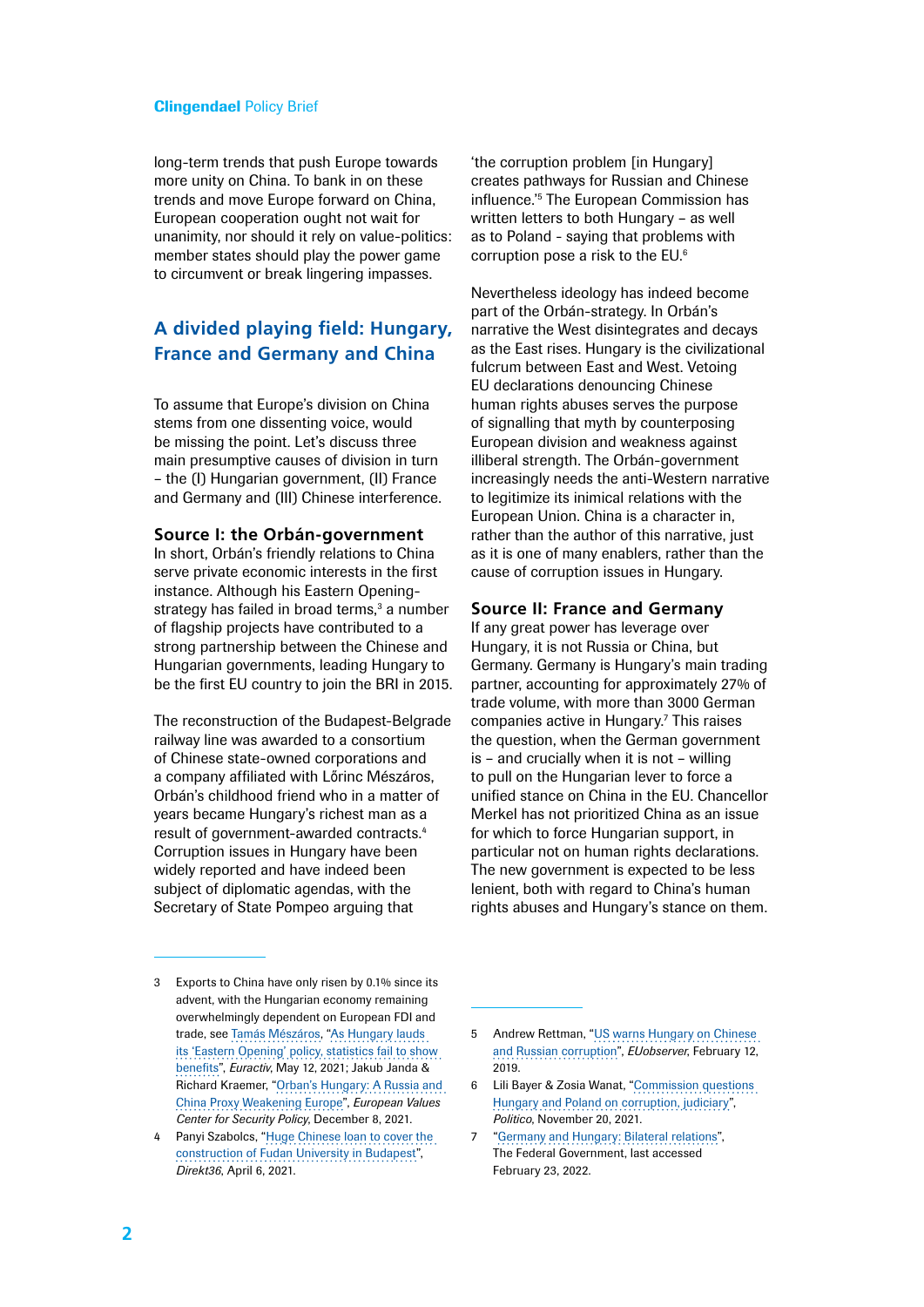This points to another dividing line that runs across European China-policy formulation, namely the one between France and Germany and the rest.<sup>8</sup> France and Germany have long had and still have an ambiguous relation to the project of a unified European China-strategy – wavering between positioning the EU as a power bloc on the global stage through cooperation and a strong reflex to national geoeconomics.<sup>9, 10</sup> Budapest exploits the strategic voids left between Berlin, Paris and Brussels.

# **Source III: China**

The Chinese government, in its 2018 policy paper on Sino-EU relations, says it 'welcomes a united, stable, open and prosperous Europe.<sup>11</sup> President Xi has welcomed the concept of European strategic autonomy<sup>12</sup> as the path to weakening US influence on European China-policy.13 And yet, the inability of the European Commission and HR/VP to act as the geopolitical representative of a

united Europe is a core strategic assumption of the Chinese government.<sup>14</sup>

China prefers to deal on a bilateral basis with EU member states. If opportune, it leverages and reenforces existing intra-European divides. In Budapest in 2012, it launched the '16+1', a platform to bring together 16 Central and Eastern European Countries<sup>15</sup> and China, to the exclusion of EU institutions. When pursuing certain strategic goals with the European Union as a whole, it prioritizes parallel or even prior engagement with France and Germany. This reenforces the legitimacy-problem of the EU HR as the European spokesman on the world stage.<sup>16</sup>

China's strategy is reactive and therefore malleable. China has experimented with the politics of division, which its Covid-era influence campaign attests to.<sup>17</sup> China's use of active measures in Europe – such as disinformation, coercive strategic messaging

- 8 Traditionally, the UK would have been the third in this list, but given the British exit from the European Union, the UK is not a relevant constitutive element in current EU foreign policy making on China.
- 9 Already in 1997 President Chirac blocked an EU-wide UN-resolution denouncing Chinese human rights abuses only to visit China month later and sign a 'global partnership agreement' with his counterpart Jiang Zemin, benefitting above all the French aviation industry, see "[Lucratief bezoek](https://www.trouw.nl/nieuws/lucratief-bezoek-chirac-aan-china~b20ca2b5/?utm_campaign=shared_earned&utm_medium=social&utm_source=copylink)  [Chirac aan China](https://www.trouw.nl/nieuws/lucratief-bezoek-chirac-aan-china~b20ca2b5/?utm_campaign=shared_earned&utm_medium=social&utm_source=copylink)", *Trouw*, May 16, 1997.
- 10 Officials from Italy, Poland, Belgium and Spain criticized the way Chancellor Merkel closed the Comprehensive Agreement on Investment with China in the final days of the German presidency of the Council of the EU in 2020, allegedly putting German industrial interests before broader European geostrategic considerations, see Jakob Hanke Vela, Giorgio Leali & Barbara Moens, ["Germany's drive for EU-China deal draws criticism](https://www.politico.eu/article/germanys-drive-for-eu-china-deal-draws-criticism-from-other-eu-countries/)  [from other EU countries](https://www.politico.eu/article/germanys-drive-for-eu-china-deal-draws-criticism-from-other-eu-countries/)", *Politico*, January 1, 2021.
- 11 Xinhua, "[Full text of China's Policy Paper on the](https://global.chinadaily.com.cn/a/201812/18/WS5c1897a0a3107d4c3a001758.html)  [European Union"](https://global.chinadaily.com.cn/a/201812/18/WS5c1897a0a3107d4c3a001758.html), *China Daily*, December 18, 2018.
- 12 Grzegorz Stec, "[Correct choice" on strategic](https://merics.org/en/merics-briefs/correct-choice-strategic-autonomy-what-china-wants-eu)  [autonomy: What China wants from the EU"](https://merics.org/en/merics-briefs/correct-choice-strategic-autonomy-what-china-wants-eu), *MERICS*, April 28, 2021.
- 13 Louise van Schaik & Ties Dams, ["No way back:](https://www.clingendael.org/publication/no-way-back-why-transatlantic-future-needs-stronger-eu)  [Why the transatlantic future needs a stronger EU](https://www.clingendael.org/publication/no-way-back-why-transatlantic-future-needs-stronger-eu)", *European Parliament*, November 2020.
- 14 As was already noted by the Advisory Council on International Affairs (see AIV, "[China and the](https://www.advisorycouncilinternationalaffairs.nl/documents/publications/2019/06/26/china-and-the-strategic-tasks-for-the-netherlands-in-europe)  [Strategic Tasks for the Netherlands in Europe",](https://www.advisorycouncilinternationalaffairs.nl/documents/publications/2019/06/26/china-and-the-strategic-tasks-for-the-netherlands-in-europe) *AIV Advisory Report* 111, June 2019), and Ties Dams, *De Nieuwe Keizer. Xi Jinping, China's machtigste man sinds Mao*, Prometheus, 2018.
- 15 When Greece joined, it was named '17+1'. In 2021, Lithuania left the group.
- 16 The ambiguous Franco-German stance on a unified EU geopolitics is reflected in a fragmented European representation on the world stage. Neither the President of the European Commission nor the President of the EU Council of Heads of State, nor the High Representative of the Union for Foreign Affairs and Security Policy (HR/VP), are empowered with full spokesmanship. For the past years, China's main interlocutors for pan-European relations have been – in order of relative weight – the German Chancellor, the French President, the President of the European Council and the President of the European Commission. Together, they can forge a unified China-policy – none can claim European spokesmanship. This shows in who engages China on behalf of Europe For a more in-depth analysis of this, see Ties Dams & Monika Sie Dhian Ho, "[Will the European hero please](https://www.clingendael.org/pub/2021/the-european-hero/)  [stand up? An essay on European global narrative](https://www.clingendael.org/pub/2021/the-european-hero/)  [strategy"](https://www.clingendael.org/pub/2021/the-european-hero/), *Clingendael*, April 2021.
- 17 Ties Dams, Xiaoxue Martin & Vera Kranenburg (eds.), "[China's Soft Power in Europe: Falling on](https://www.clingendael.org/publication/chinas-soft-power-europe-falling-hard-times)  [Hard Times"](https://www.clingendael.org/publication/chinas-soft-power-europe-falling-hard-times), *European Think-tank Network on China (ETNC)*, April 2021.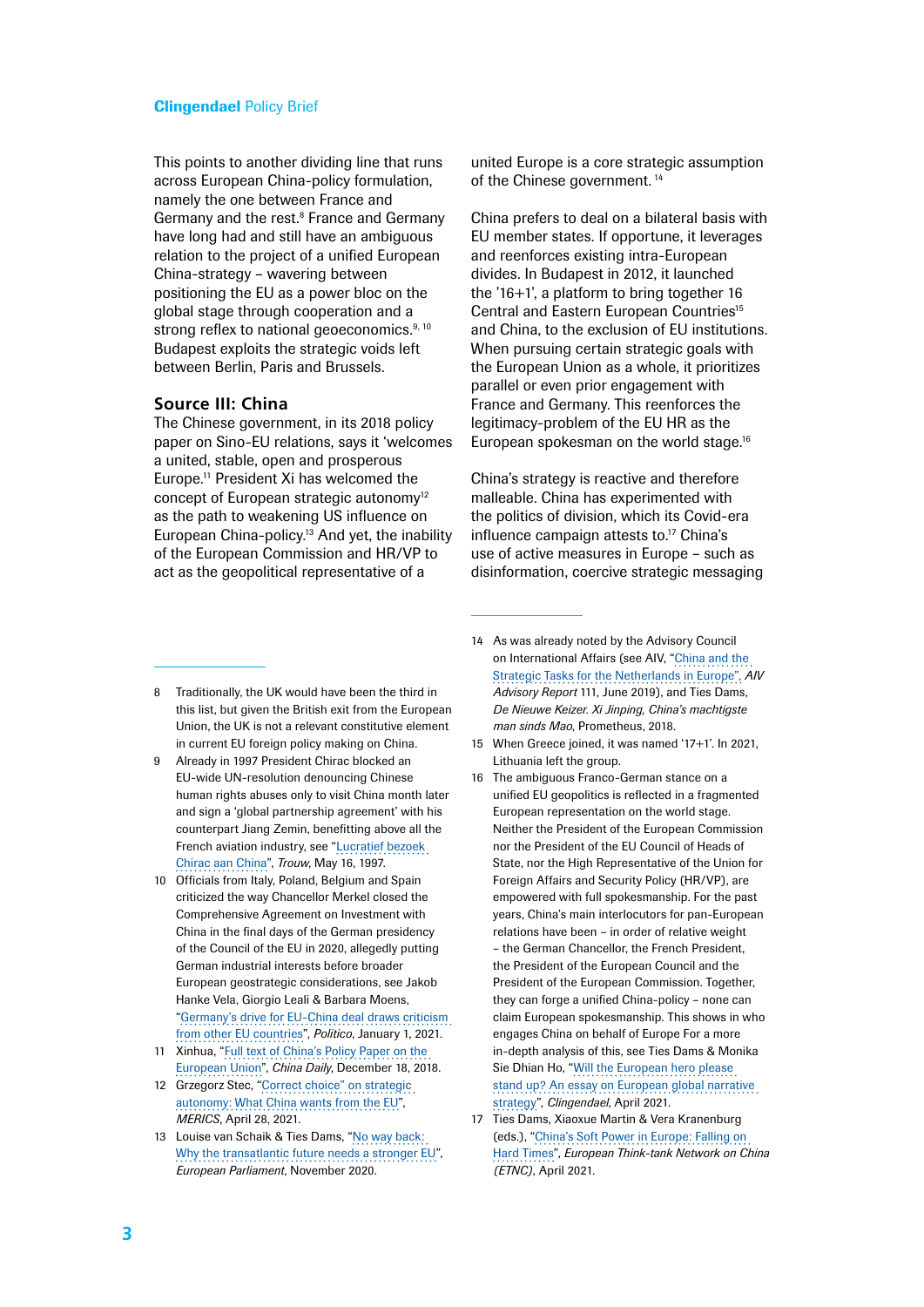and political interference – seem to be aimed at amplifying division between and within European societies.18 Engaging China with greater unity of policy and spokesmanship would logically command it not to escalate its tactics of division. Given the rising tensions between China and the US, China may well change its strategic posture to an activedivisive one, seeking to weakening the US' most important block of allies. To this strategy the Orbán government, member of the EU and NATO, would be a most potent pawn.

# **Trends toward unity: Europeans, the EU and the US**

Since 2018, the EU is making strides in forging a European united front on China. There are at least three trends that move Europe forward in spite of lingering points of contention: (I) electoral sentiment and the widening of diplomatic debate, (II) the EU's geopolitical wake-up and (III) American pressure.

# **Trend I: electoral sentiment and the widening of diplomatic debate**

Prime minister Orbán is quickly losing popular support for his close friendship to China.<sup>19</sup> Even amongst his own supporters, China is by the majority seen as an undesirable partner.<sup>20</sup> Recently, an incident concerning a Hungary-based

campus of the Chinese Fudan University lead to thousands of protestors to take to the street. The Campus is to cost more in loans from a Chinese bank than the sum of the Orbán-government's entire higher education budget, $21$  and is mired in corruption-concerns, with the Hungarian government keeping the financial conditions of the project unknown.<sup>22</sup> The protests have forced the prime minister to put the issue to a referendum, organisation of which is being stalled.23 The Hungarian government's strategy seems to be to downplay the issue until public attention shifts to something else.

The main diplomatic umbrella for Sino-Hungarian relations – 16+1 – is falling apart. Formerly named '17+1', the Lithuanian government has chosen to officially depart from the platform, seeking closer ties to Taiwan instead, leading to significant economic coercive measures from China. More broadly, other members have expressed disappointment over the economic benefits of  $16+1.^{24}$  Not too long ago,  $16+1$ was often framed as a potent way for China to divide Europe.<sup>25</sup> Today China should worry, seeing its main European diplomatic platform is losing support. The Orbán-government is the dissonant, as it is not in tune with the vox populi in the way other governments in the region are.

- 18 Ties Dams, "[Why China gave up on being liked by](https://spectator.clingendael.org/en/publication/why-china-gave-being-liked-europe)  [Europe"](https://spectator.clingendael.org/en/publication/why-china-gave-being-liked-europe), *Clingendael Spectator*, October 27, 2021; Paul Charon & [Jean-Baptiste Jeangène Vilmer](https://www.irsem.fr/equipe/jean-baptiste-jeangene-vilmer.html), "[Les opérations d'influence Chinoises. Un moment](https://www.irsem.fr/rapport.html)  [Machiavélien"](https://www.irsem.fr/rapport.html), *IRSEM*, October 2021.
- 19 The pandemic has been a crushing blow to Chinese appeal amongst the Hungarian people, with over 40% believing that the virus was made artificially and spread intentionally by China, see Ties Dams et al (eds.), ["China's Soft Power in Europe](https://www.clingendael.org/publication/chinas-soft-power-europe-falling-hard-times)".
- 20 Almost 50 percent of Hungarian respondents hold negative or very negative views of China, while only about 25 percent held positive or very positive views. Hungarians are more negative about China than Poles, Slovaks, Italians, or Spaniards, and on a comparable level as Germans or the French. The Budapest-Belgrade Railway-project is particularly unpopular, see "[Global views on China"](https://sinofon.cz/surveys/), Sinofon, last accessed February 23, 2022.
- 21 "[Budapest roads renamed in protest against](https://www.bbc.com/news/world-europe-57333270)  [Chinese university"](https://www.bbc.com/news/world-europe-57333270), *BBC*, June 2, 2021; ["Budapest](https://www.bbc.com/news/world-europe-57372653?fbclid=IwAR3WtNAqFf5yLJk0mTOOw4CI40Y6Wvi4AuT6zXmSmW28RTEJuhAkROyFYa0)  [protest against China's Fudan University campus"](https://www.bbc.com/news/world-europe-57372653?fbclid=IwAR3WtNAqFf5yLJk0mTOOw4CI40Y6Wvi4AuT6zXmSmW28RTEJuhAkROyFYa0), *BBC*, June 5, 2021.
- 22 Szabolcs, ["Huge Chinese loan to cover the](https://www.direkt36.hu/en/kinai-hitelbol-keszul-a-magyar-felsooktatas-oriasberuhazasa-a-kormany-mar-oda-is-igerte-egy-kinai-cegnek/)  [construction of Fudan University in Budapest"](https://www.direkt36.hu/en/kinai-hitelbol-keszul-a-magyar-felsooktatas-oriasberuhazasa-a-kormany-mar-oda-is-igerte-egy-kinai-cegnek/).
- 23 Reid Standish & Balint Szalai, ["'The Underhanded](https://www.rferl.org/a/hungary-china-orban-fudan-elections/31304764.html)  [Sale of Our Sovereignty': How China Became an](https://www.rferl.org/a/hungary-china-orban-fudan-elections/31304764.html)  [Election Issue in Hungary](https://www.rferl.org/a/hungary-china-orban-fudan-elections/31304764.html)", *Radio Free Europe Radio Liberty*, June 13, 2021.
- 24 Richard Turcsányi, ["China and the Frustrated](https://journals.sagepub.com/doi/pdf/10.1177/0009445519895626)  [Region: Central and Eastern Europe's Repeating](https://journals.sagepub.com/doi/pdf/10.1177/0009445519895626)  [Troubles with Great Powers](https://journals.sagepub.com/doi/pdf/10.1177/0009445519895626)", *China Report* 56, no. 1, 2020: 60-77; Agatha Kratz, Dragan [Pavli](https://ecfr.eu/profile/dragan-pavlicevic/)ćević, Angela Stanzel & Justyna Szczudlik, ["China's](https://ecfr.eu/publication/chinas_investment_in_influence_the_future_of_161_cooperation7204/)  [investment in influence: the future of 16+1](https://ecfr.eu/publication/chinas_investment_in_influence_the_future_of_161_cooperation7204/)  [cooperation"](https://ecfr.eu/publication/chinas_investment_in_influence_the_future_of_161_cooperation7204/), *ECFR*, December 14, 2016.
- 25 Jonathan Hillman & Maesea McCalpin, ["Will China's](https://www.csis.org/analysis/will-chinas-161-format-divide-europe) ['16+1' Format Divide Europe?](https://www.csis.org/analysis/will-chinas-161-format-divide-europe)", *CSIS*, April 11, 2019; Dusan Stojanovic, "[China's spreading influence in](https://apnews.com/article/eastern-europe-ap-top-news-international-news-croatia-china-d121bfc580f04e73b886cc8c5a155f7e)  [Eastern Europe worries West](https://apnews.com/article/eastern-europe-ap-top-news-international-news-croatia-china-d121bfc580f04e73b886cc8c5a155f7e)", *AP News*, April 11, 2019.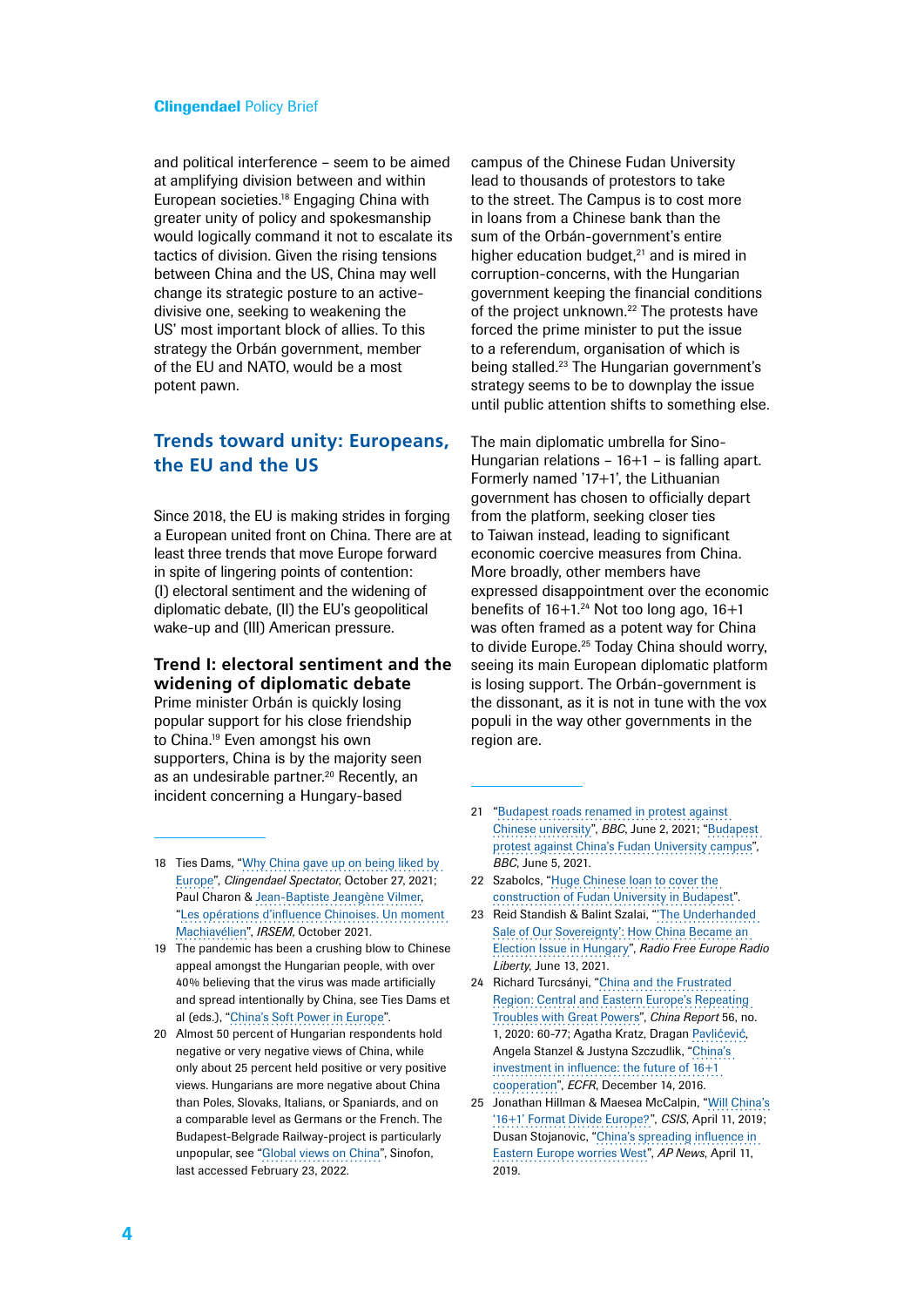'China' is a topic of urgency in a growing number of European countries. This leads to new advocates to push the debate and electorates across Europe becoming more engaged with China-policy.

## **Trend II: the EU's geopolitical wake up**

Since 2018, the EU has made great strides in forging strategic unity on China. Notably, member state initiatives have had an important agenda-setting role. The Dutch government calling for more European cooperation on China in 201826, 27 is a prime example. The EU Strategic Outlook on China set the tone for a stronger debate on Sino-European relations and empowered EEAS to claim legitimacy as a spearhead in this domain. The same goes for the Indo-Pacific strategies published by the Dutch, German and French governments, which touches upon important aspects of geopolitical engagement with China, and were followed by an EU strategy. The EEAS StratCom-unit is increasingly focused on challenges set by China, countering Chinese interference in the European information sphere.

In the past year, three instruments $28$  have come forward that empower the EU in its China-relations indirectly. These are the Global Human Rights Sanctions Regime<sup>29</sup> (GHRSR), the Anti-Coercion Instrument<sup>30</sup> (ACI), and the International Procurement

- 27 AIV, ["China and the Strategic Tasks for the](https://www.advisorycouncilinternationalaffairs.nl/documents/publications/2019/06/26/china-and-the-strategic-tasks-for-the-netherlands-in-europe)  [Netherlands in Europe](https://www.advisorycouncilinternationalaffairs.nl/documents/publications/2019/06/26/china-and-the-strategic-tasks-for-the-netherlands-in-europe)".
- 28 A fourth instrument may the long-awaited, but not yet adopted Corporate Social Responsibility and Due Diligence Instrument.
- 29 Council of the European Union, "[EU imposes further](https://www.consilium.europa.eu/en/press/press-releases/2021/03/22/eu-imposes-further-sanctions-over-serious-violations-of-human-rights-around-the-world/)  [sanctions over serious violations of human rights](https://www.consilium.europa.eu/en/press/press-releases/2021/03/22/eu-imposes-further-sanctions-over-serious-violations-of-human-rights-around-the-world/)  [around the world](https://www.consilium.europa.eu/en/press/press-releases/2021/03/22/eu-imposes-further-sanctions-over-serious-violations-of-human-rights-around-the-world/)", March 22, 2021.
- 30 European Commission, ["Questions and Answers:](https://ec.europa.eu/commission/presscorner/detail/en/qanda_21_6643)  [Commission proposal for an Anti-Coercion](https://ec.europa.eu/commission/presscorner/detail/en/qanda_21_6643)  [Instrument"](https://ec.europa.eu/commission/presscorner/detail/en/qanda_21_6643), December 8, 2021.

Instrument.31 All three give the EU capacity to act strategically in its relations to China – if defensively. 32 The fact that the GHRSR has been accepted by the Orbán-government shows it is far from consistent in its dissent.<sup>33</sup>

Recently, the Commission and HR/VP have passed a new milestone: Global Gateway<sup>34</sup> (GG) – a connectivity strategy that potentially provides 300 billion euro's in infrastructure

- 31 European Commission, "[International public](https://ec.europa.eu/growth/single-market/public-procurement/international-public-procurement_nl)  [procurement](https://ec.europa.eu/growth/single-market/public-procurement/international-public-procurement_nl)", last accessed February 23, 2022; Council of the European Union, ["Regulation](https://eur-lex.europa.eu/legal-content/EN/TXT/?uri=uriserv%3AOJ.LI.2020.410.01.0001.01.ENG&toc=OJ%3AL%3A2020%3A410I%3ATOC)  [concerning restrictive measures against serious](https://eur-lex.europa.eu/legal-content/EN/TXT/?uri=uriserv%3AOJ.LI.2020.410.01.0001.01.ENG&toc=OJ%3AL%3A2020%3A410I%3ATOC)  [human rights violations and abuses](https://eur-lex.europa.eu/legal-content/EN/TXT/?uri=uriserv%3AOJ.LI.2020.410.01.0001.01.ENG&toc=OJ%3AL%3A2020%3A410I%3ATOC)", Regulation 2020/1998, December 7, 2020.
- 32 The GHRSR provides a framework for sanctioning individuals and organizations involved in serious human rights violations worldwide. The adaptation of the list of targeted entities requires unanimous approval by member states in the EU Council. This happened without obstruction by the Hungarian government in March 2021, when several Chinese entities were sanctioned for involvement in human rights abuses. ACI is a proposed instrument that is intended to empower the Commission to apply trade, investment or other restrictions towards any non-EU country unduly interfering in the policy choices of the EU or its Member States, thus deterring the economic coercion of any Member State by a third party. The Commission would be aided by the targeted member states in preparing a menu of response measures. The Commission would be empowered to adopt those measures via an implementing act, further changes to the measure package being adherent to EP and Council involvement. Once adopted, the IPI would allow the Commission to limit the access to open EU public procurement tenders of non-EU companies from countries that do not offer similar access to EU companies.. The Council and the Commission intend to finish negotiations with EU ministers in spring. Within the now proposed legislative framework, the Commission has the right to initiate an investigation into restrictive or discriminatory procurement measures and the ability to apply restrictive counter-measures.
- 33 The rising tensions between Lithuania and China should provide a first test-case for the ACI, see EEAS, ["Joint Statement by High Representative/](https://eeas.europa.eu/headquarters/headquarters-homepage/108530/joint-statement-high-representativevice-president-josep-borrell-and-executive-vice-president_en) [Vice-President Josep Borrell and Executive Vice-](https://eeas.europa.eu/headquarters/headquarters-homepage/108530/joint-statement-high-representativevice-president-josep-borrell-and-executive-vice-president_en)[President Valdis Dombrovskis on China's measures](https://eeas.europa.eu/headquarters/headquarters-homepage/108530/joint-statement-high-representativevice-president-josep-borrell-and-executive-vice-president_en)  [against Lithuania"](https://eeas.europa.eu/headquarters/headquarters-homepage/108530/joint-statement-high-representativevice-president-josep-borrell-and-executive-vice-president_en), December 8, 2021.
- 34 Maaike Okano-Heijmans & Brigitte Dekker, "[Global Gateway's proof of concept"](https://eeas.europa.eu/headquarters/headquarters-homepage/108530/joint-statement-high-representativevice-president-josep-borrell-and-executive-vice-president_en), *Clingendael*, December 15, 2021.

<sup>26</sup> Ministerie van Buitenlandse Zaken, "[Beleidsnota:](https://www.government.nl/documents/policy-notes/2019/05/15/china-strategy-the-netherlands--china-a-new-balance)  [The Netherlands and China: a new balance"](https://www.government.nl/documents/policy-notes/2019/05/15/china-strategy-the-netherlands--china-a-new-balance), May 15, 2019.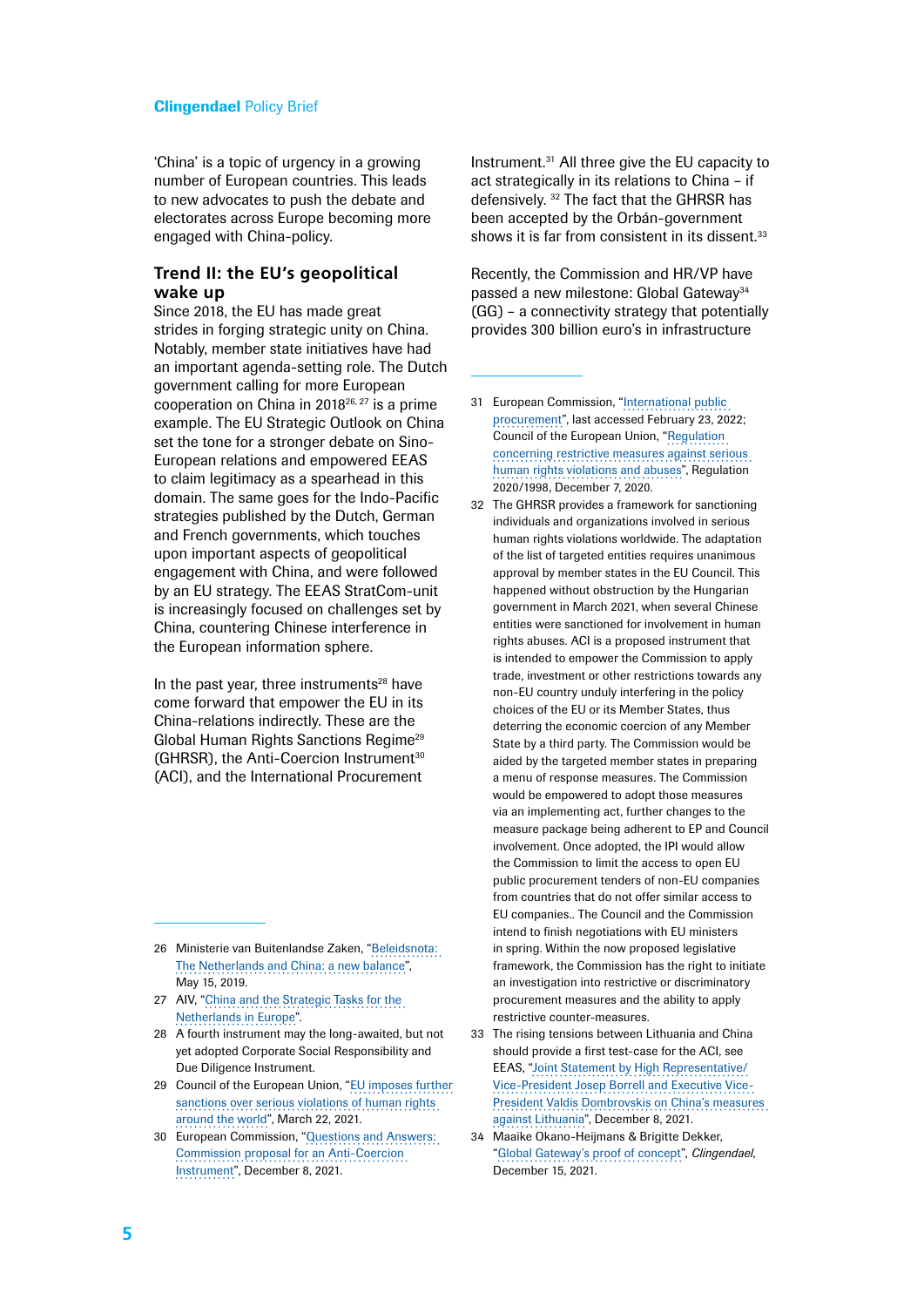investments all over the world. Interestingly, it should follow a Team Europe approach, meaning it brings together funding by the EU, relevant and engaged member states and European financial institutions.35 This enables swift action, as implementation is not dependent on unanimous agreement by member states.

The Council is expanding its capacity on foreign affairs in general and China-relations specifically. Strong synergies with the Commission and HR/VP are possible, but by no means self-evident. Closer coordination and clearer division of roles is needed to avoid bureaucratic cannibalism. Vitally, neither defensive autonomous instruments, nor connectivity-frameworks solve the spokesman's conundrum: for more forceful engagement with China, Europe will need to develop a voice.

# **Trend III: American pressure**

One last trend that may be moving Europe towards unity on China is growing American pressure on European government to pursue more hawkish policies.

When it comes to Hungary specifically, the Biden-administration seems to draw upon the line sketched by Trump: namely, that as a NATO-member, undue influence by China and Russia over the Hungarian government is a security concern for the US, and that Hungary's democratic backsliding gives ample opportunity for influence. Biden invited all EU countries to its Democracy Summit – except Hungary. Hungary, in turn, blocked EU-participation at the summit.

In this way, Biden plays into Orbán's hands: giving Hungary the opportunity to flaunt its illiberal image, but failing to exert hard influence. The opposite happens too: GHRSR was adopted despite Hungarian attempts

to block it, thanks to pressure from US Republican Senators.36 This shows that if US pressure is used in service of EU-strategic goals, it can move the Hungarian government to tone down its obstructive dissent when it matters most

There is also reason to believe that the US pushing for more hawkish Chinapolicies in Europe can create new divides. Although various explanations for Lithuania's antagonism to China have been offered, some commentators argue this is either directly the result of US pressure,<sup>37</sup> or an indirect consequence: Lithuania may have chosen to be the driving force behind anti-Chinese initiatives in order to guarantee that Washington will not scale back its presence in Eastern Europe and the Baltic states. In this way, tackling China may be a tactic for securing US backing against Russian aggression.38 Whatever the motivation, Lithuania is taking steps in its China-policies other European countries are not willing to take, thereby exposing a potential new division.

# **Gameplay: four ways to move Europe forwards on China**

The case of Hungary shows that obstructive dissent can be a potent tactic for hindering European unity on China, but that is it not the only, nor the most fundamental reason for division. More importantly, it should prove unsustainable in light of long-term forces – from Hungary and beyond it – that push Europe towards more unity on China. Based on analysis of the main sources of division and trends towards unity, individual member states would be wise to pull on the following four levers to forge greater European unity on China.

<sup>35</sup> European Commission, ["Questions and Answers](https://ec.europa.eu/commission/presscorner/detail/en/qanda_21_6434)  [on Global Gateway](https://ec.europa.eu/commission/presscorner/detail/en/qanda_21_6434)", December 1, 2021; European Commission, "[The Global Gateway](https://ec.europa.eu/info/sites/default/files/joint_communication_global_gateway.pdf)", Communication (2021) 30, December 1, 2021; European Commission, ["Global Gateway: up to](https://ec.europa.eu/commission/presscorner/detail/en/ip_21_6433)  €[300 billion for the European Union's strategy](https://ec.europa.eu/commission/presscorner/detail/en/ip_21_6433)  [to boost sustainable links around the world"](https://ec.europa.eu/commission/presscorner/detail/en/ip_21_6433), December 1, 2021.

<sup>36</sup> David Herszenhorn, "[No European holidays for](https://www.politico.eu/article/no-european-holidays-for-human-rights-abusers-sanctions-eu-magnitsky-act/)  [human rights abusers"](https://www.politico.eu/article/no-european-holidays-for-human-rights-abusers-sanctions-eu-magnitsky-act/), *Politico*, December 8, 2020.

<sup>37</sup> For instance, Alex Lo, "[Lithuania is a US proxy](https://www.scmp.com/comment/opinion/article/3158073/lithuania-us-proxy-against-china)  [against China"](https://www.scmp.com/comment/opinion/article/3158073/lithuania-us-proxy-against-china), *South China Morning Post*, December 1, 2021.

<sup>38</sup> Denis Kishinevsky, "[Why Little Lithuania Is Taking](https://carnegiemoscow.org/commentary/85873)  [On Mighty China"](https://carnegiemoscow.org/commentary/85873), *Carnegie Moscow Center*, November 29, 2021.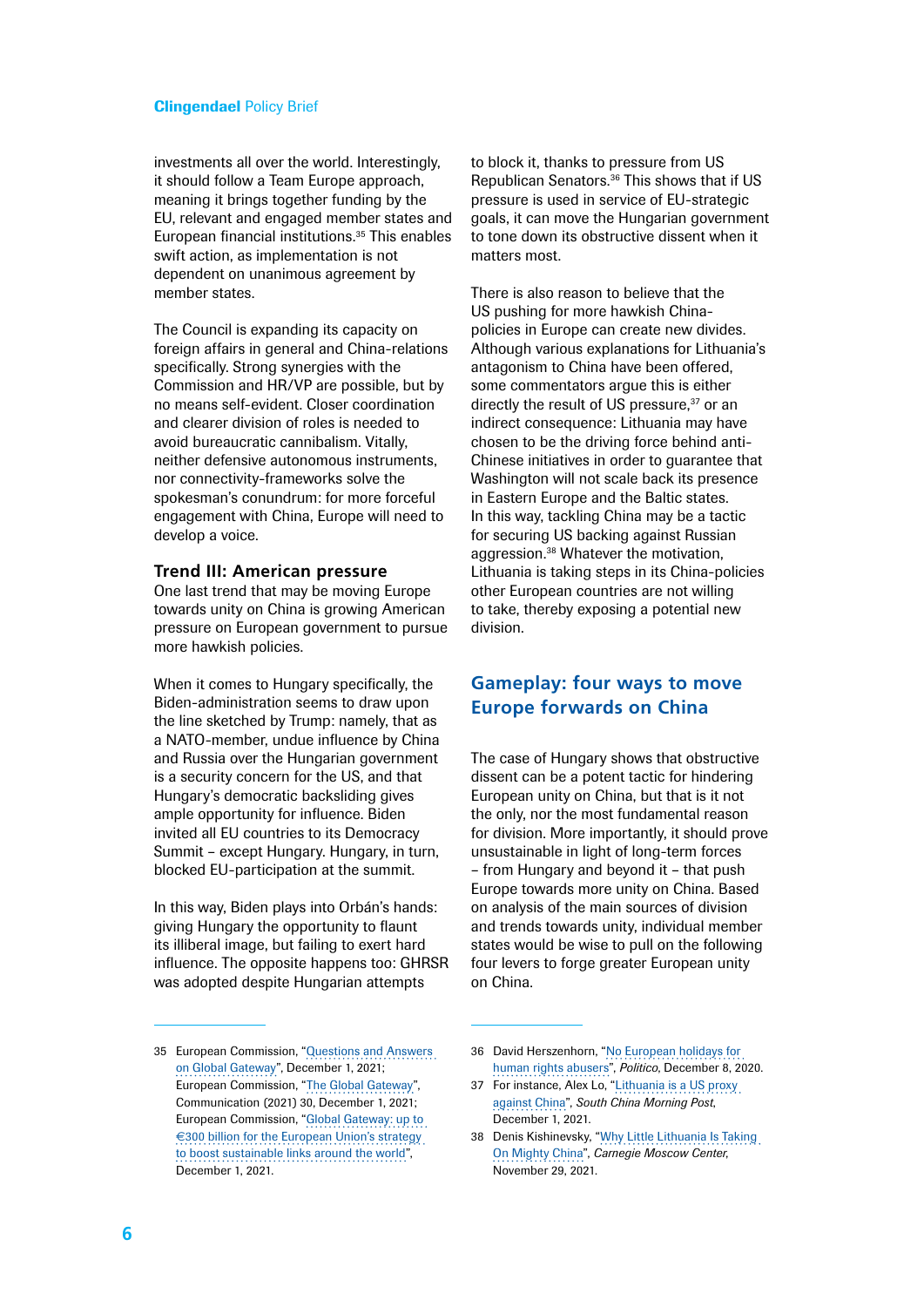#### **Engage the Hungarian people**

The single most promising factor in the future of Hungary, including its contributions to EU foreign policy, are the Hungarian people. EU member states should have their representatives in Budapest double down on engaging the Hungarian public through public diplomacy on pan-European issues, such as human rights, democracy and East-West relations in their geopolitical context. Member states' representative bodies in Budapest could pool resources with others to stage debates on China-relations, involving both Hungarian and non-Hungarian experts. In addition, external funding for Chinarelated research publications in Hungary can be supported through bilateral cooperation.

## **Alliance Against Strategic Corruption**

Hungarian corruption may provide an easy way in for undue Chinese influence, but Chinese influence does not cause it. Public procurement documents show that companies held by the Meszaros-family won tenders to the tune of  $\in$ 1.5 billion between 2010 and 2017, with 83% of the contracts on EU-funded projects.39 EU institutions have struggled to safeguard against corruption within the frameworks of funding. It is not just a matter of protecting European rule of law, but a matter of growing geopolitical urgency to make sure this happens.

In addition to contributions to GRECO (GRECO is the Council of Europe's Group of States Against Corruption, which brings together 50 states, EU and non-EU),<sup>40</sup> a vanguard of motivated member states can put pressure on Hungary to demand greater financial transparency, more stringent anticorruption safeguards and democratic standards in relation to EU-funded projects. This alliance should finance in-depth research into the use of 'strategic corruption' and 'corrosive capital' by third

powers vis-à-vis EU Member States.<sup>41</sup> It should publish yearly reports on financial links between industrial elites in various European countries (incl. Hungary) and third powers.

It can support and seek synergies with the global anti-corruption drive of the Biden administration, also addressing the geopolitical risks resulting from corruption and democratic backsliding within NATO. Aside from the Alliance, European member states should request the US to address democratic backsliding in Hungary and Poland via NATO and bilateral channels, including the US-EU Interparliamentary Dialogue.

## **Support '27+1' as the main diplomatic forum for Europe-China relations**

The problem of European spokesmanship will not be solved in the near future. However, member states can make greater efforts to forge a common strategic culture on China and speak in concert. Lithuania proposed an important way forward: a 27+1. Member states can support the Lithuanian initiative.

The 27+1 Forum should serve two distinct but equally important purposes. First, it brings together member states for the greater thematic strategic discussions that precede Council-decisions or Commissionpolicies. The 27+1 Forum can be organised around tables that focus on specific issues that cut across policy-divides, engaging a select group of most engaged member states. Aside from supporting a 27+1 in general, the Netherlands could take the initiative to form a Indo-Pacific Table, discussing ways to bring the various national and the EU Indio-Pacific strategies forward, where they relate to China-policy, or a High-Tech table, exploring ways in which European industries can better cooperate and compete with China on high-tech.

<sup>39</sup> Csaba Káncz, "[The New Budapest-Belgrade](https://chinaobservers.eu/the-new-budapest-belgrade-railway-line-a-white-elephant-on-the-new-silk-road/)  [Railway Line: A White Elephant on the New Silk](https://chinaobservers.eu/the-new-budapest-belgrade-railway-line-a-white-elephant-on-the-new-silk-road/)  [Road](https://chinaobservers.eu/the-new-budapest-belgrade-railway-line-a-white-elephant-on-the-new-silk-road/)", *CHOICE*, June 15, 2020.

<sup>40</sup> See: [Welcome to the GRECO website \(coe.int\)](https://www.coe.int/en/web/greco)

<sup>41</sup> Chris Raggett, "[Dark money politics: Why Europe](https://ecfr.eu/publication/dark-money-politics-why-europe-should-join-bidens-fight-against-corruption/#strategic-corruption)  [should join Biden's fight against corruption"](https://ecfr.eu/publication/dark-money-politics-why-europe-should-join-bidens-fight-against-corruption/#strategic-corruption), *ECFR*, July 16, 2020.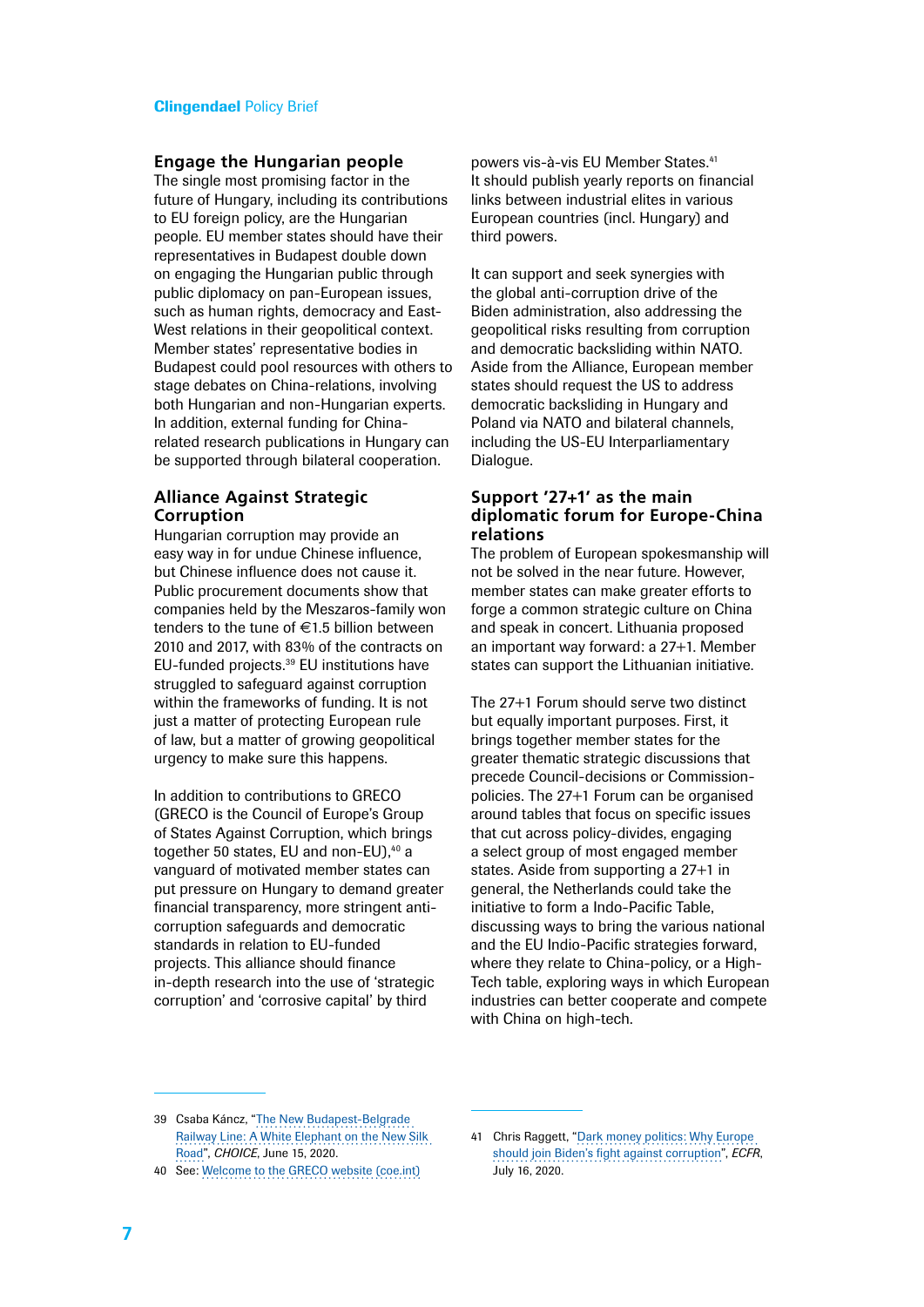The second purpose of a 27+1 Forum would be to jointly organise engagement with China. The first act of member states after setting up the 27+1 would be to invite China to join. Member states would have to support the President of the European Council and the President of the Commission as joint first spokespersons for 27+1 in dialogue with the PRC President. When it comes to specific issues, leading Table Members can take up that role together with HR/VP.

# **Initiate a track 1.5 dialogue on China with Germany and Visegrád-countries**

The exploitation of division can be preempted by addressing those divisions before they reach the negotiating table. Keeping and intensifying bilateral dialogue with dissenting parties is important. On China, a more fundamental dialogue is needed that crosses European regional divides. A 1.5-track dialogue on China with (at least) Germany, the Netherlands and the Visegrádcountries (Czech Republic, Hungary, Poland, Slovakia) could be a powerful early-warning system for potential impasses, as well as a channel for informal influence.